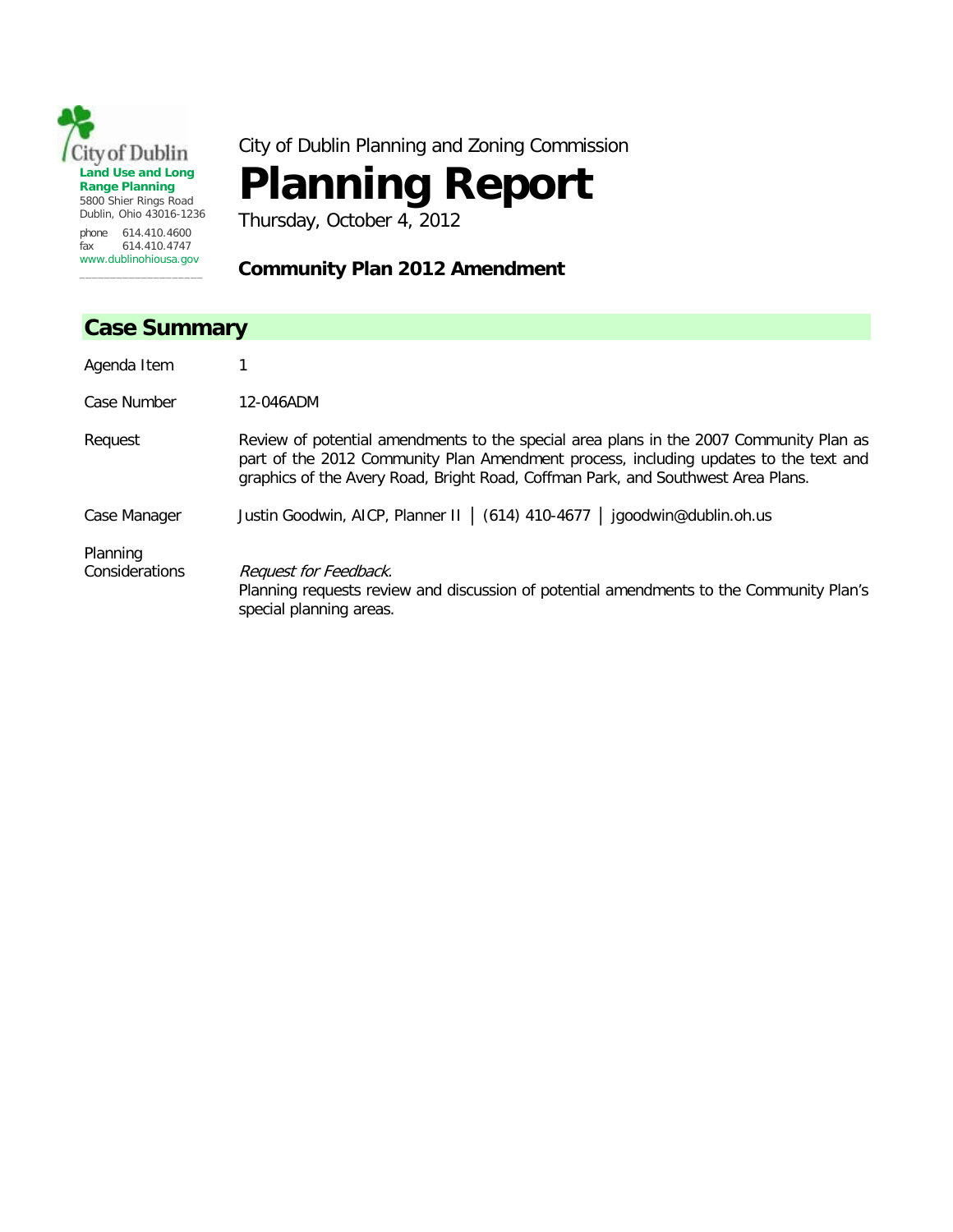# **Background**

Planning provided an overview of potential updates to the Special Area Plans section of the Community Plan at the September 6, 2012 Planning and Zoning Commission meeting, including key amendment considerations for each of the existing area plans, and a concept for integrating the seven 'business neighborhood' areas originally identified during the creation of the Economic Advancement Zone Plan. Planning has now drafted specific updates to the text, graphics and design recommendations of the existing area plans, with an initial focus on the Avery Road, Bright Road, Coffman Park and Southwest Areas. An overview of the draft changes for each plan is provided in this report.

## **Online Review**

All draft updates are available for review under the '**Special Area Plans**' section of the Community Plan website at [http://communityplan.dublinohiousa.gov/special-area-plans/.](http://communityplan.dublinohiousa.gov/special-area-plans/) Updated text is shown in a 'strikethrough/underline' format to denote deleted and new content. Changes to the graphic plans and associated design recommendations are illustrated in a new interactive map viewer with 'clickable' information displays. Members of the public are invited to post comments directly to the website. The site is designed to function on a variety of internet browsers and mobile devices.

Planning requests that Commission members review the draft updates online. This review approach will allow the Commission to see exactly what the public sees, and to provide two levels of feedback: firstly, on the substance and appropriateness of proposed Plan revisions; and secondly, on the functionality and 'userfriendliness' of the website itself.

Planning will provide a detailed review of the draft updates at the October 4 Commission meeting. To aid in the Commission's review and discussion, this report is formatted with a 'notes' space for each of the updated area plans and for general comments.

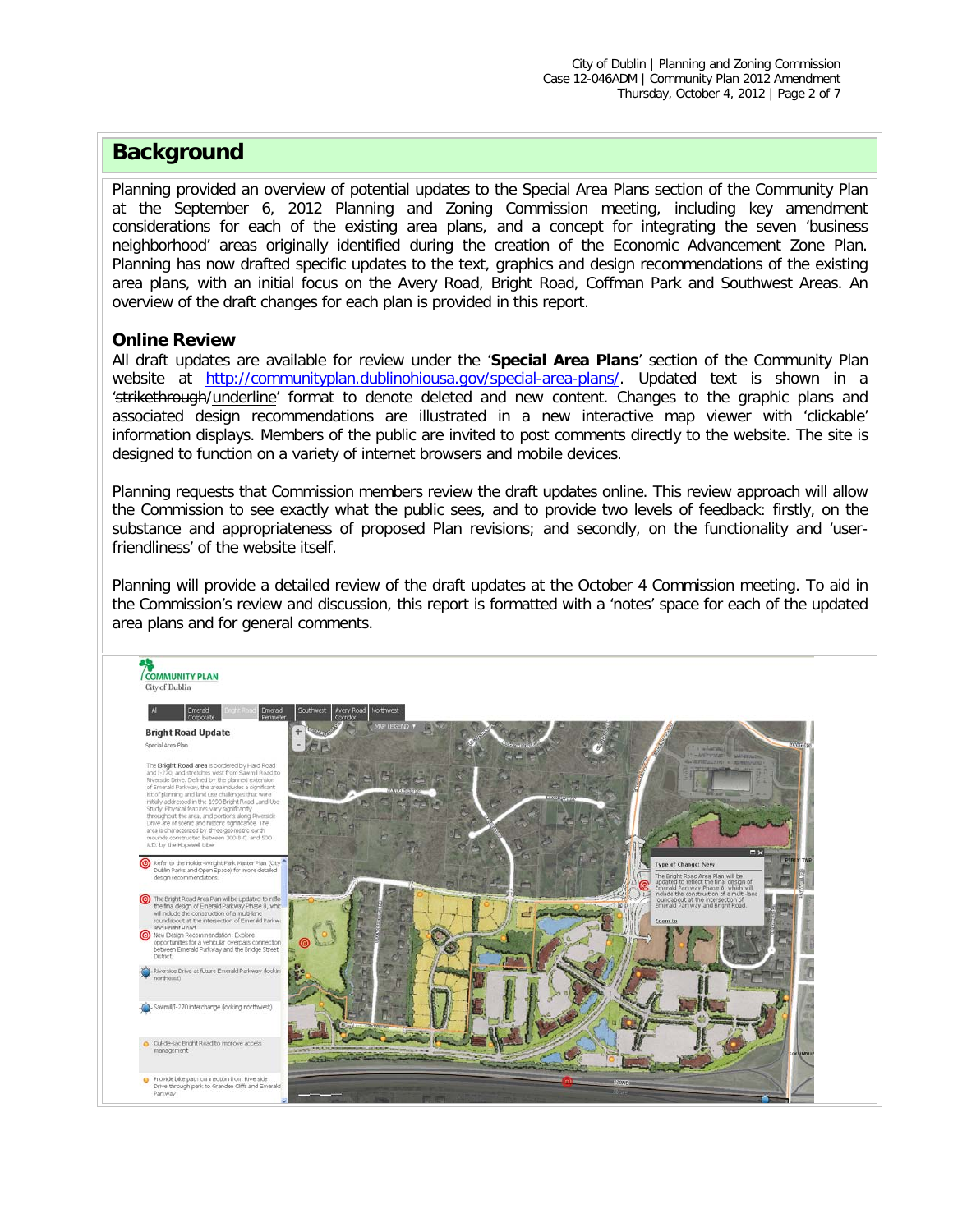# **Avery Road Corridor Summary <b>Draft** Area Plan Amendments

### Text Revisions

- Updated to reflect recent capital improvements, right-of-way acquisition and associated impacts on historic structures.
- References to the 'Central Ohio Innovation Corridor' changed to 'West Innovation District.'

### Graphic Plan Revisions

- A portion of the Avery/Woerner-Temple focus area is highlighted for a potential revision to depict office development in an area currently illustrated with residential development. Planning will review this item with the adjacent Cramer's Crossing neighborhood and provide a recommendation at later time.
- A portion of the Avery/Shier Rings focus area is updated to reflect the preliminary site layout developed as part of the Dan-Sherri/Marcus Planned Development approval in 2010.
- Design recommendations associated with the Avery/Tuswell roundabout and associated roadway widening have been implemented and are removed.
- A design recommendation regarding the future improvement of the SR 161/Avery Road interchange will be clarified to explain the illustrated interchange design is conceptual and an actual design will be determined in the future.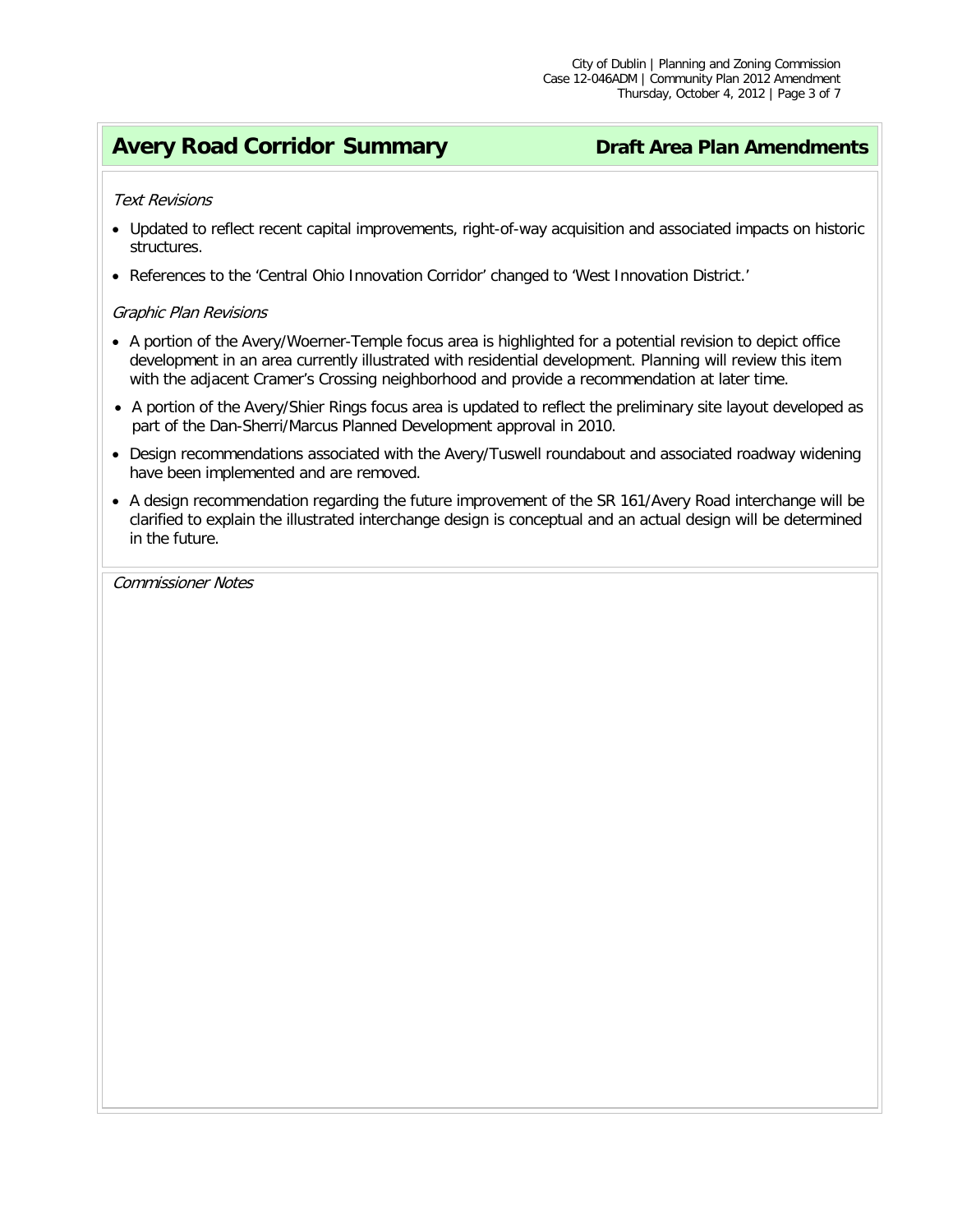# **Bright Road Area Summary by Draft Area Plan Amendments**

Text Revisions

- Updated to explain this plan is a focus area within the larger Emerald Corporate District.
- Updated to reflect City land acquisition and development of a master plan for the new Holder-Wright Park.
- New recommendation to explore options for an overpass connection between Emerald Parkway and the Bridge Street District.

### Graphic Plan Revisions

- Updated to illustrate the roundabout design planned for the Emerald Parkway/Bright Road intersection.
- New design recommendation to explore options for an overpass connection between Emerald Parkway and the Bridge Street District.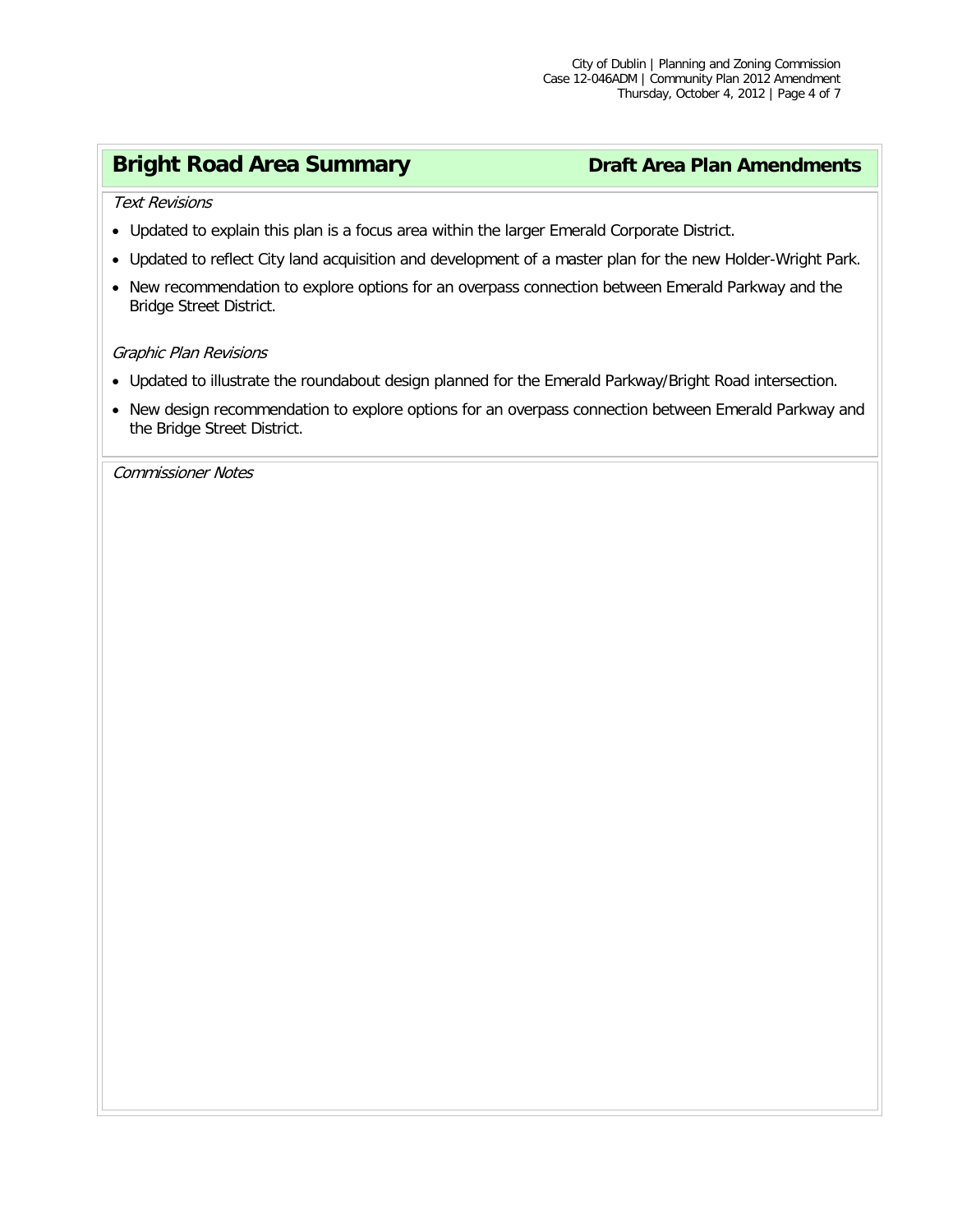# **Coffman Park Area Summary <b>Draft Area Plan Amendments**

### General Update:

Parks and Open Space has prepared a new, more detailed master plan for the expansion and improvement of Coffman Park, with significant changes in planned site design from the 2007 area plan. To eliminate conflicts between the area plan and the new master plan, this area plan has been reconfigured as the Emerald/Perimeter Focus Area within the Emerald Corporate District.

### Text Revisions

- Text dealing specifically with the expansion of Coffman Park has been removed.
- The description of area's existing character is updated to focus on the 25-acre land mass between Emerald Parkway and the I-270/U.S. 33 interchange
- The discussion of planning issues and challenges is updated to describe access management and circulation issues associated with potential office development along Post Road.
- The discussion of planning issues and challenges is updated to describe pedestrian and bicycle connectivity issues, and to specifically recommend the creation of a greenway connection along the South Fork of the Indian Run beneath I-270.

### Graphic Plan Revisions

- Portions of the plan illustrating conceptual Coffman Park improvements have been removed.
- Additional office development is depicted with frontage along Post Road, with a design recommendation to encourage shared access arrangements from existing curb cuts on Emerald Parkway.
- A conceptual shared use path connection from Coffman Park to the I-270 underpass is illustrated with an associated design recommendation.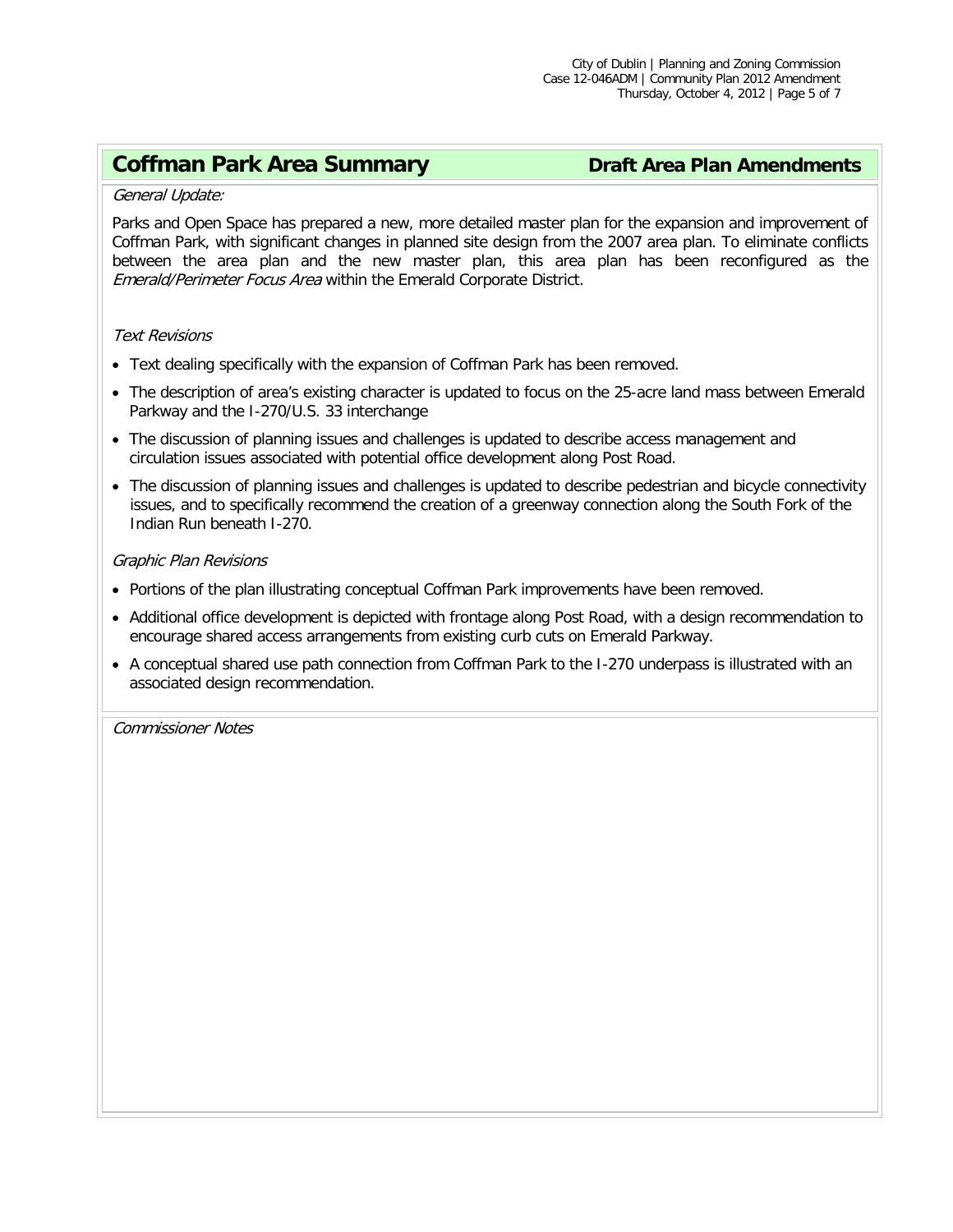# **Southwest Area Summary <b>Draft Area Plan Amendments**

Text Revisions

- Updated to note recent capital improvements (e.g the widening of Tuttle Crossing Boulevard).
- Intent to preserve existing tree stands at Hirth Road and Tuttle Crossing as neighborhood open space (as opposed to a City park) is clarified.
- Updated to note additional retail development pressure occurring along Avery Road in the City of Columbus.
- Updated to describe approval and construction of the National Church Residences Avondale Senior Village.
- Updated to note current Engineering consideration of additional roundabout improvements along the Tuttle Crossing extension, which could warrant future updates to the area plan.

### Graphic Revisions

- The Avondale Woods area is revised to reflect the Avondale Senior Village area and the conceptual site layout being considered for the remaining portion of the Avondale development site.
- Roadway and shared access connections are more accurately depicted in the Emerald to Avery focus area.